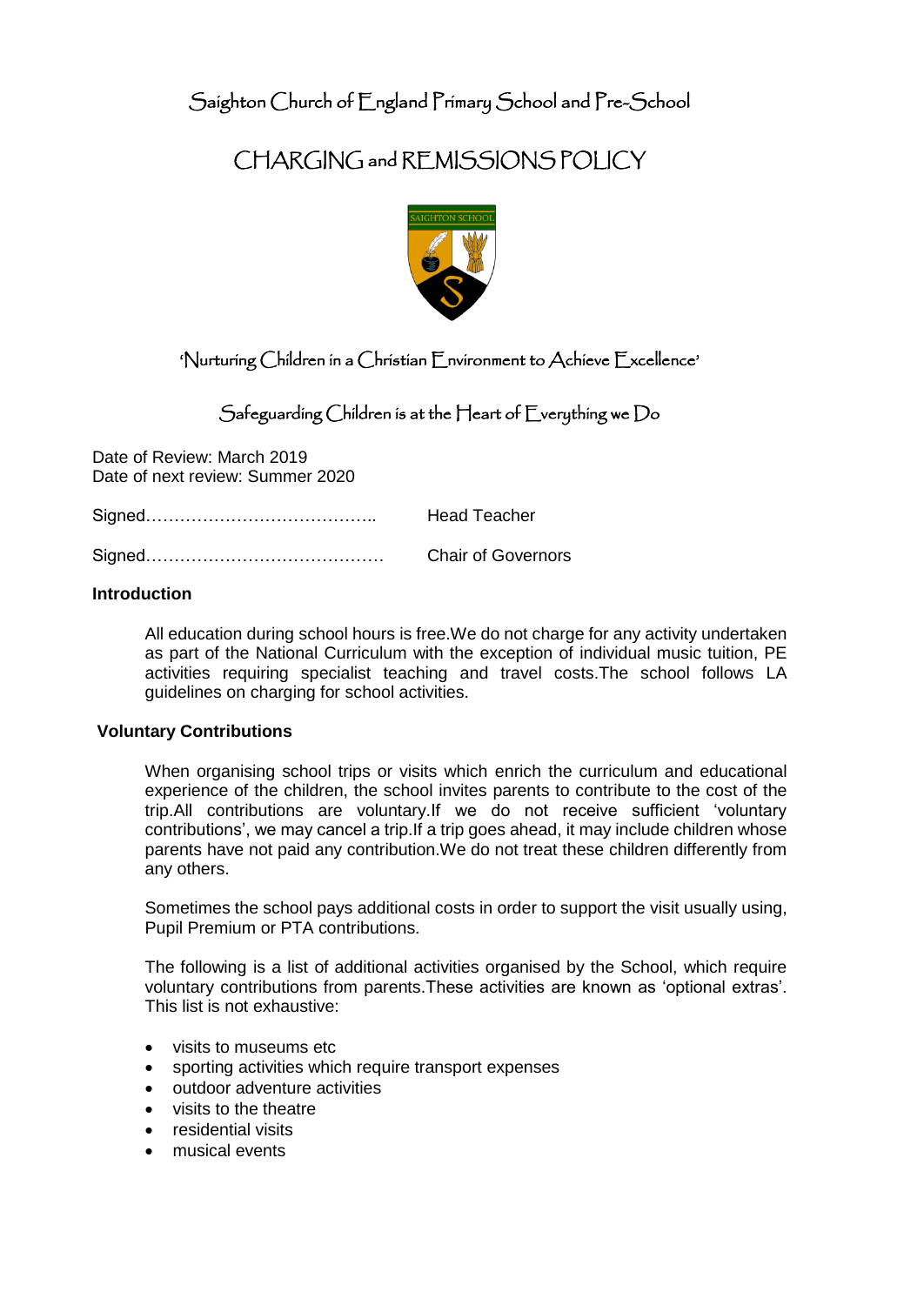- community clubs
- after school activities led by independent professionals

#### **Music tuition**

All children study music as part of the normal school curriculum.We do not charge for this.

There is a charge for individual music tuition if this is not part of the National Curriculum.The peripatetic music tutors teach individual lessons and make a charge for these lessons.The tutors give parents information about additional music tuition on a termly basis.

#### **Swimming and Other Activities**

The School organises swimming lessons for all children from Year 3 upwards. They take place in school time and are part of the National Curriculum. We make a charge to partially cover the travel costs for this activity. We inform parents when these lessons are to take place.

Other related sporting/additional activities, within the curriculum, will be charged to cover the full costs for travel.

#### **Activities outside the National Curriculum (NC)**

Activities lying outside of the NC, and taking place outside School time, will be charged in full.

#### **Families qualifying for remission or help with charges**

The following statement is made in compliance with Section 110 of the Education Reform Act 1988.

With effect from September 1 1995 the Governors' policy for making charges will be in conformity with the Education Reform Act 1988 with Circular 2/89 and subsequent Circulars. Charges will be those permitted under the Act.

In order to remove financial barriers from disadvantaged pupils, the governing body has agreed that some activities and visits where charges can legally be made will be offered at no charge or a reduced charge to parents inparticular circumstances.

'The Headteacher will have discretion to pay from the budget of Saighton School to assist in the whole or in part any student whose means would not enable them to pay for a particular activity for which charging is permitted.'